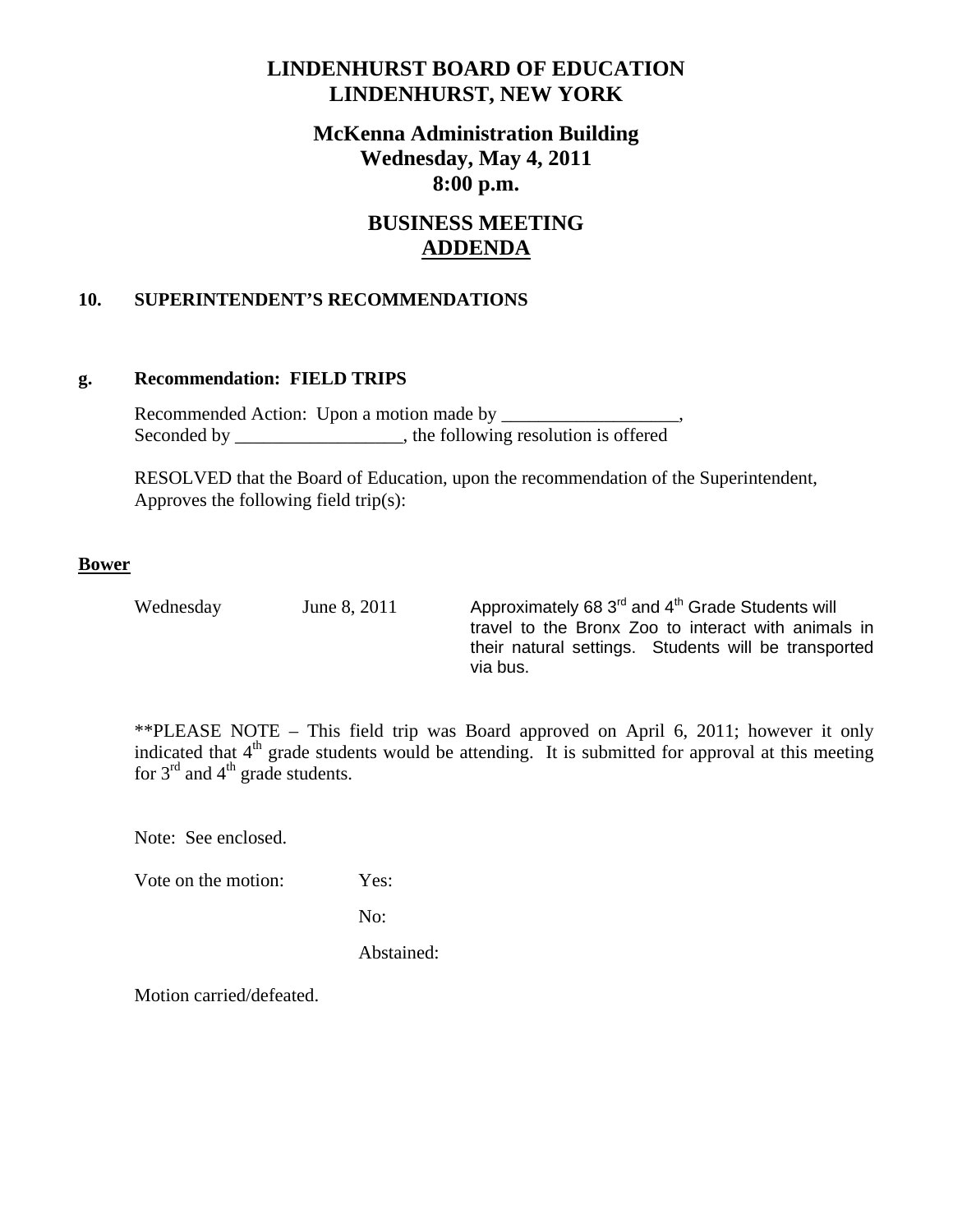### **h. Recommendation: RISK ASSESSMENT ACTION PLAN**

 Recommended Action: Upon a motion made by \_\_\_\_\_\_\_\_\_\_\_\_\_\_\_\_\_\_\_, Seconded by \_\_\_\_\_\_\_\_\_\_\_\_\_, the following resolution is offered

 RESOLVED that the Board of Education, upon the recommendation of the Superintendent, accept the attached District Response Letter to the Risk Assessment Update and Report dated October 1, 2010, prepared by Cullen and Danowski, LLP.

Note: See enclosed.

Vote on the motion: Yes:

No:

Abstained:

Motion carried/defeated.